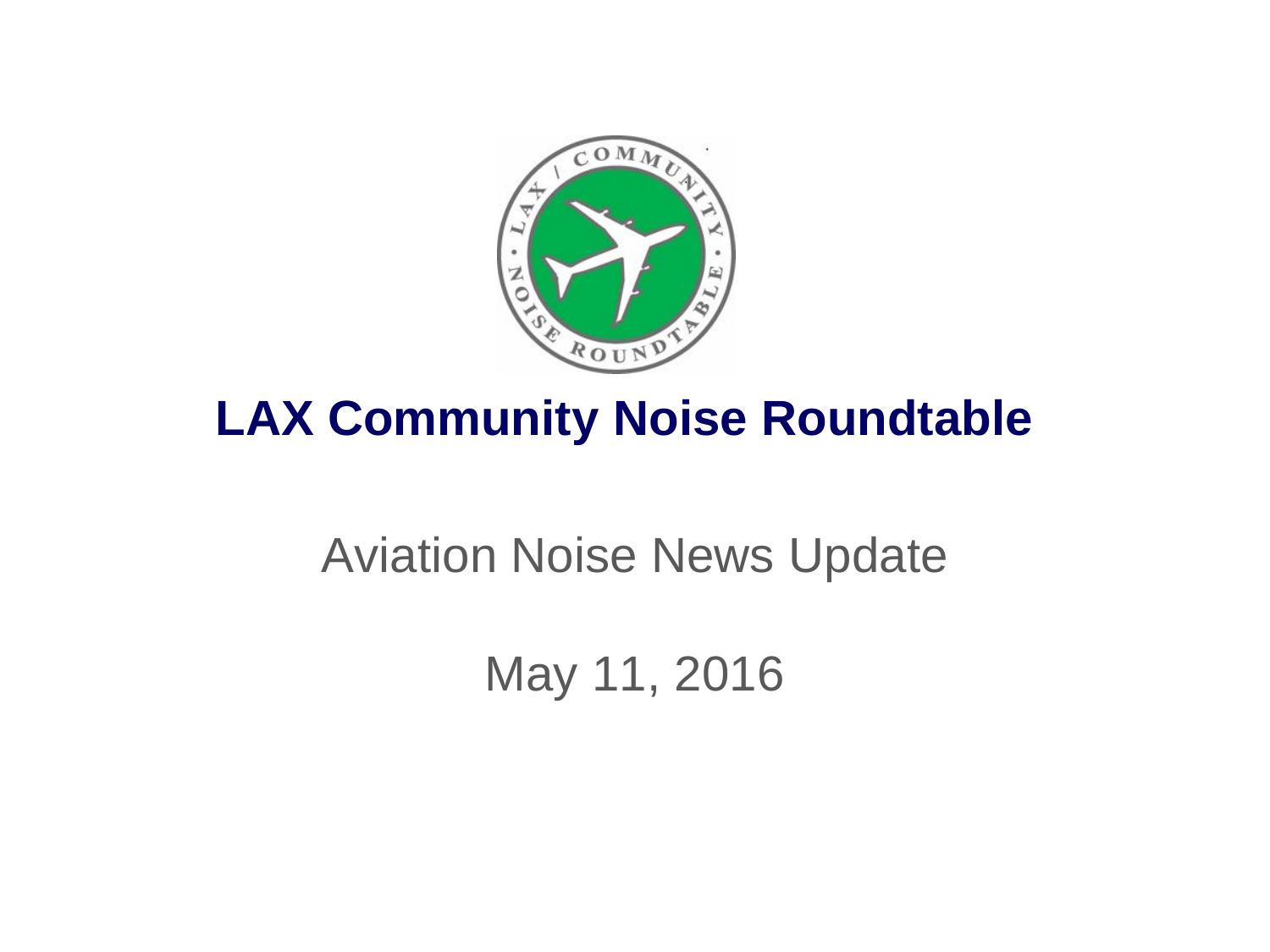

### **On April 27, 2016, Congressman Stephen F. Lynch (D-Boston) introduced H.R. 5075, the Airplane Impacts Mitigation (AIM) Act of 2016**

- **"The AIM Act would require the FAA Administrator to enter into an agreement with a school of public health to conduct a study of the health impacts of airplane flights on residents exposed to a range of noise and air pollution levels from such flights, including asthma exacerbation, sleep disturbance, stress, and elevated blood pressure."**
- **"The AIM Act mandates that the study will focus on residents in Boston, Chicago, New York, the Northern California Metroplex region, Phoenix, and up to three additional cities."**
- **"The study will focus on residents living partly or wholly within the land area underneath the flight paths most frequently used by aircraft flying including during takeoff or landing at an altitude lower than 10,000 feet. It will consider only those health impacts that manifest during the physical implementation of the NextGen RNAV program."**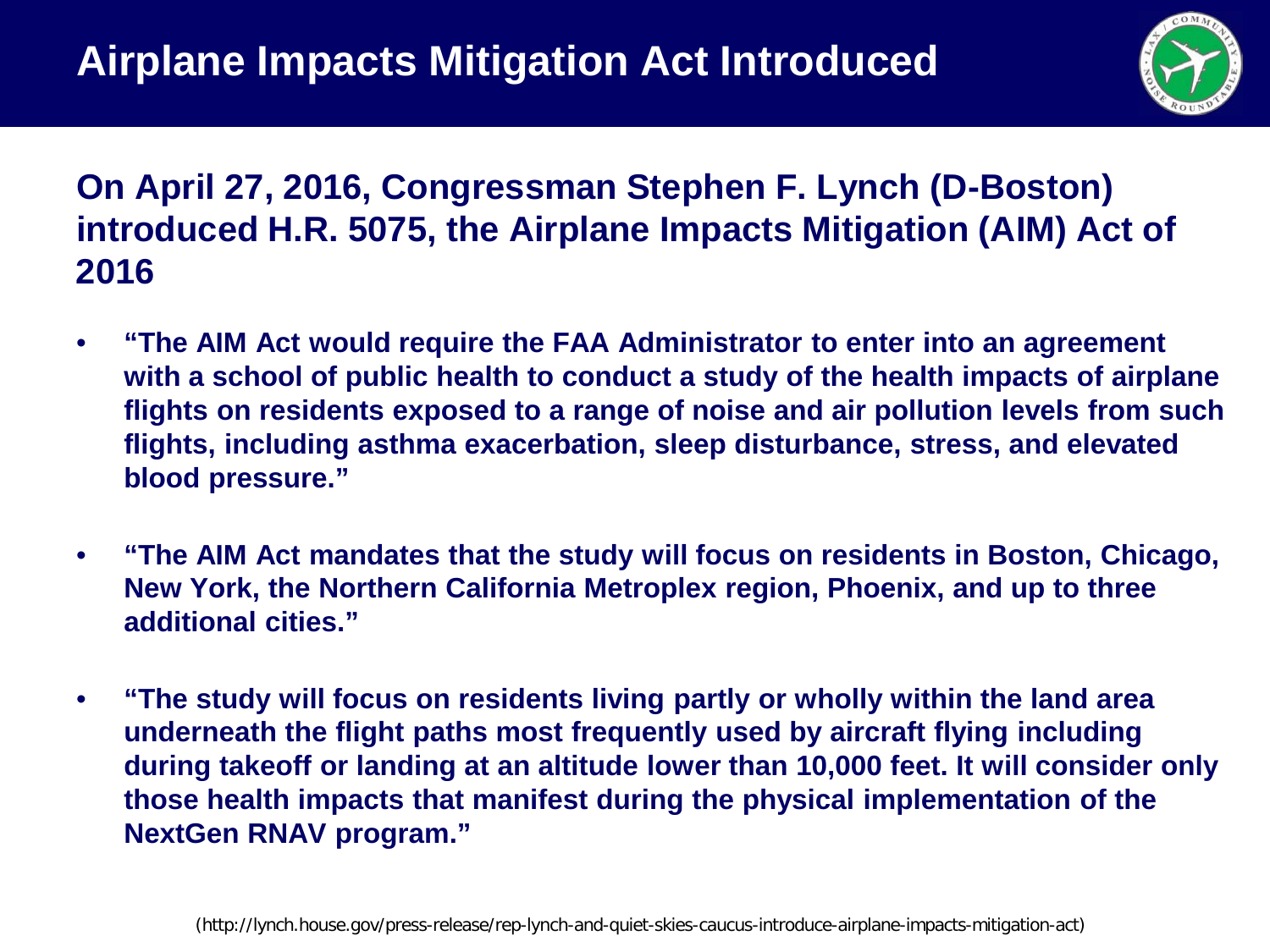

**In April, the Senate passed an FAA reauthorization bill that would cover FAA's programs through September 2017**

- **The bill has moved on to the House where efforts to develop a companion bill have stalled**
- **The House version, known as the Aviation Innovation Reform and Reauthorization (AIRR) Act, includes provisions to remove the air traffic control function from the FAA. The Senate version includes no such provision**
- **The AIRR Act contains several noise-related provisions; some of which address community concerns that have arisen from the implementation of RNAV procedures**
- **The FAA's current spending authority expires on July 15 , 2016**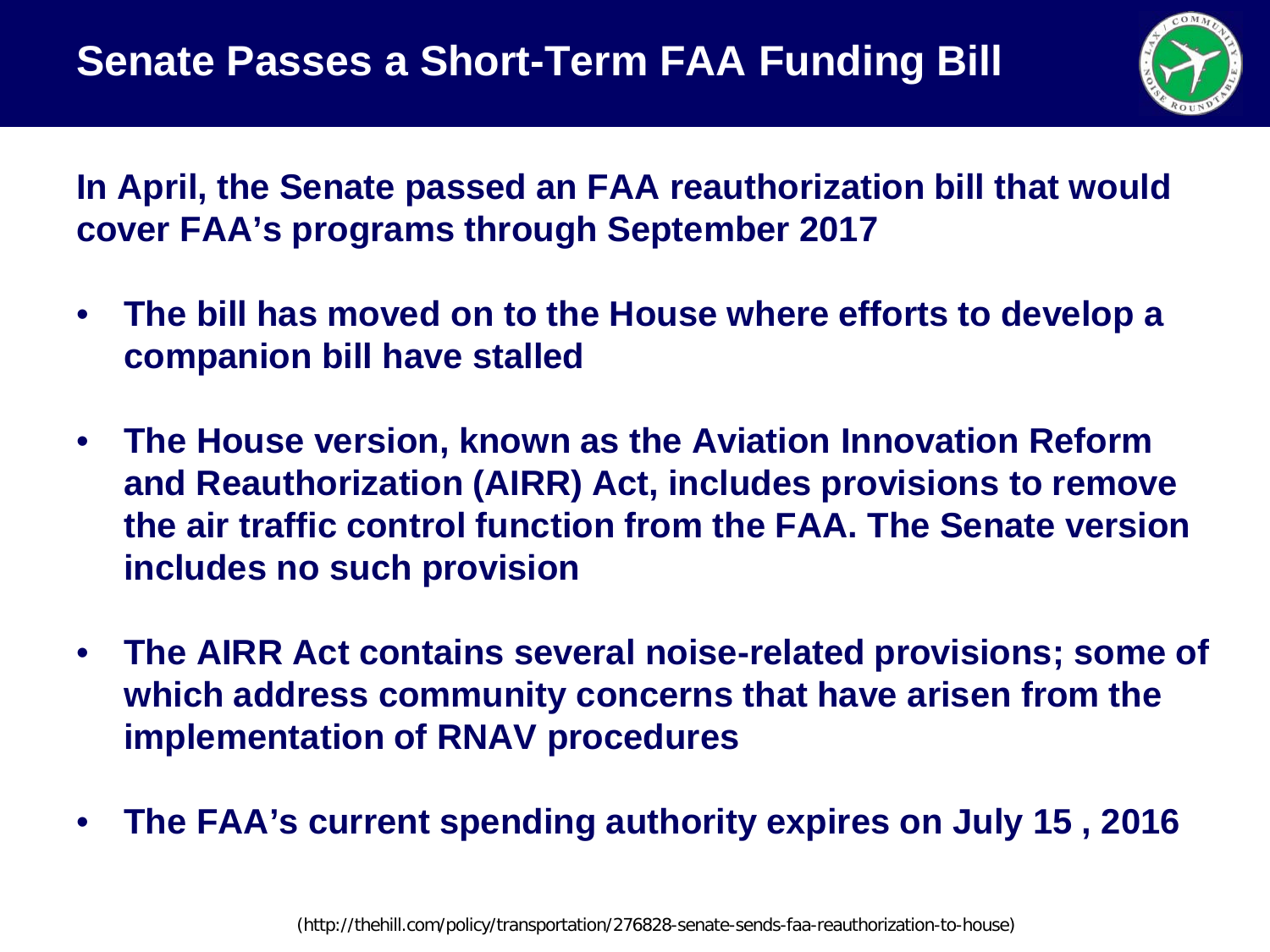

**The Los Angeles County Economic Development Corporation (LAEDC) released a report on LAX's contribution to the local economy**

- **The LAEDC report found that LAX created 620,610 local jobs and 121,640 jobs tied to the ongoing capital improvement program**
- **The 620,610 jobs generated \$37.3 billion in labor income, \$6.2 billion in state and local taxes, and \$8.7 billion in federal taxes**
- **"Arriving visitors spent \$9.7 billion and supported 155,640 jobs at the region's many hotels, restaurants, theme parks and entertainment centers, and retail outlets."**
- **From 2008 through 2023, LAWA expects to spend more than \$14 billion to renovate LAX**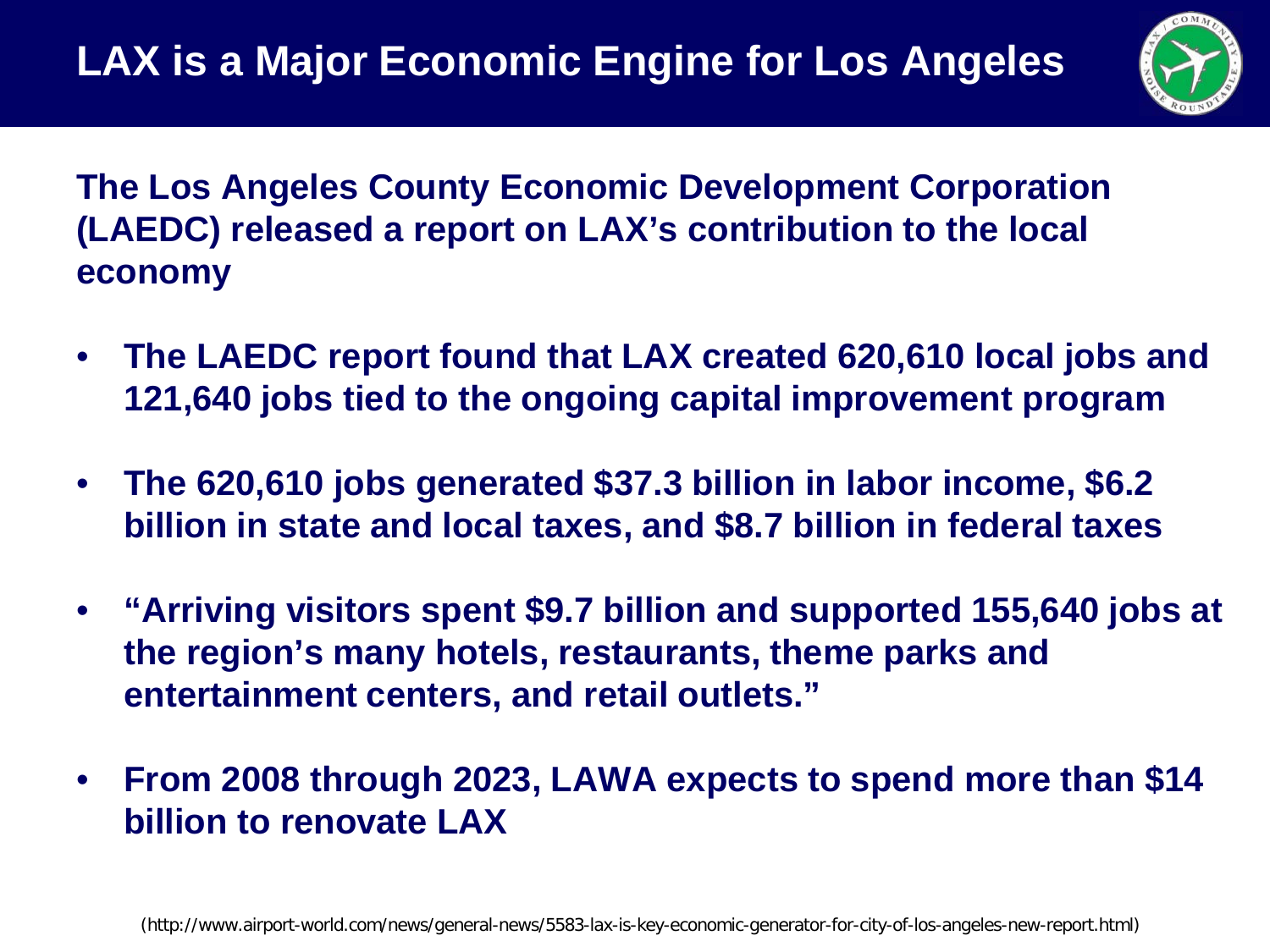

### **On Monday, April 4, 2016 Alaska Air Group's board of directors approved the \$4 billion acquisition of Virgin America**

- **Alaska Air Group won a bidding war with jetBlue airlines, which was seeking to expand its penetration into the west coast**
- **In addition to allowing Alaska Airlines to expand its west coast presence, the acquisition provides access to key east coast markets including Reagan National, JFK, and LaGuardia Airports**
- **Alaska Air Group stated that the acquisition, ". . .will make Alaska**

**Airlines the go-to airline for the more than 175,000 daily fliers in and out of Golden State airports, including San Francisco and Los Angeles."**

• **The merged airline will operate 1,200 daily departures using 280 aircraft with an average age of 8.5 years**



Photo Credit: Creative Commons by InSapphoWeTrust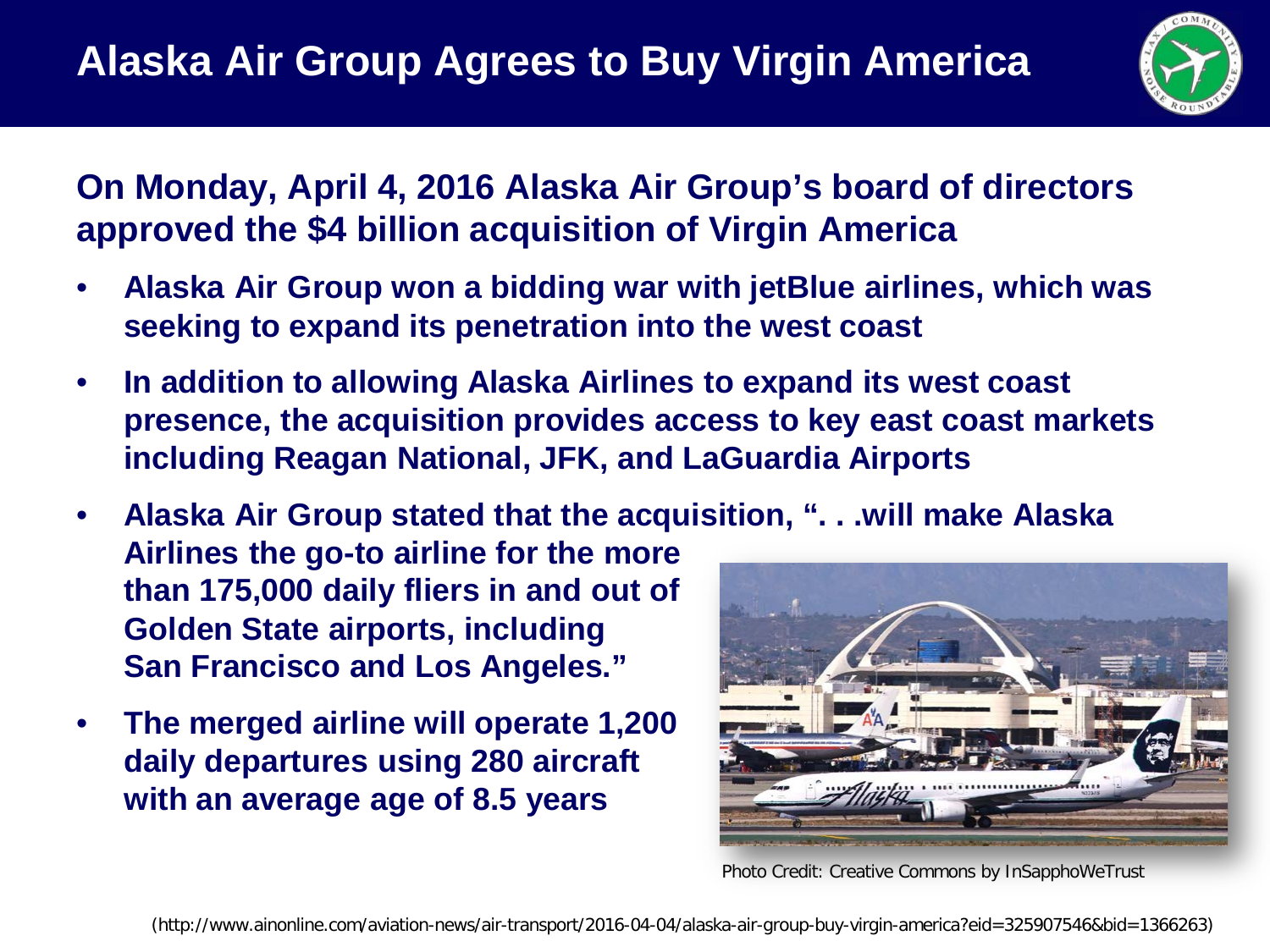

**Delta Air Lines places major aircraft orders to expand and modernize its fleet**

- **On April 28, 2016, Delta placed a \$5.6 billion order for 125 Bombardier CS100 narrowbody, 110-seat aircraft**
- **On April 29, 2016, Delta ordered 37 Airbus A321 aircraft bringing its total A321s on order to 82**
- **The A321 aircraft are expected to replace Delta's fleet of 116 MD-88 aircraft**
- **Bombardier states that, "The C Series is now the most efficient aircraft in the skies" due to its nose to tail design, its Pratt & Whitney PurePower 1500G engines, and advanced aerodynamics**



Photo Credit: Bombardier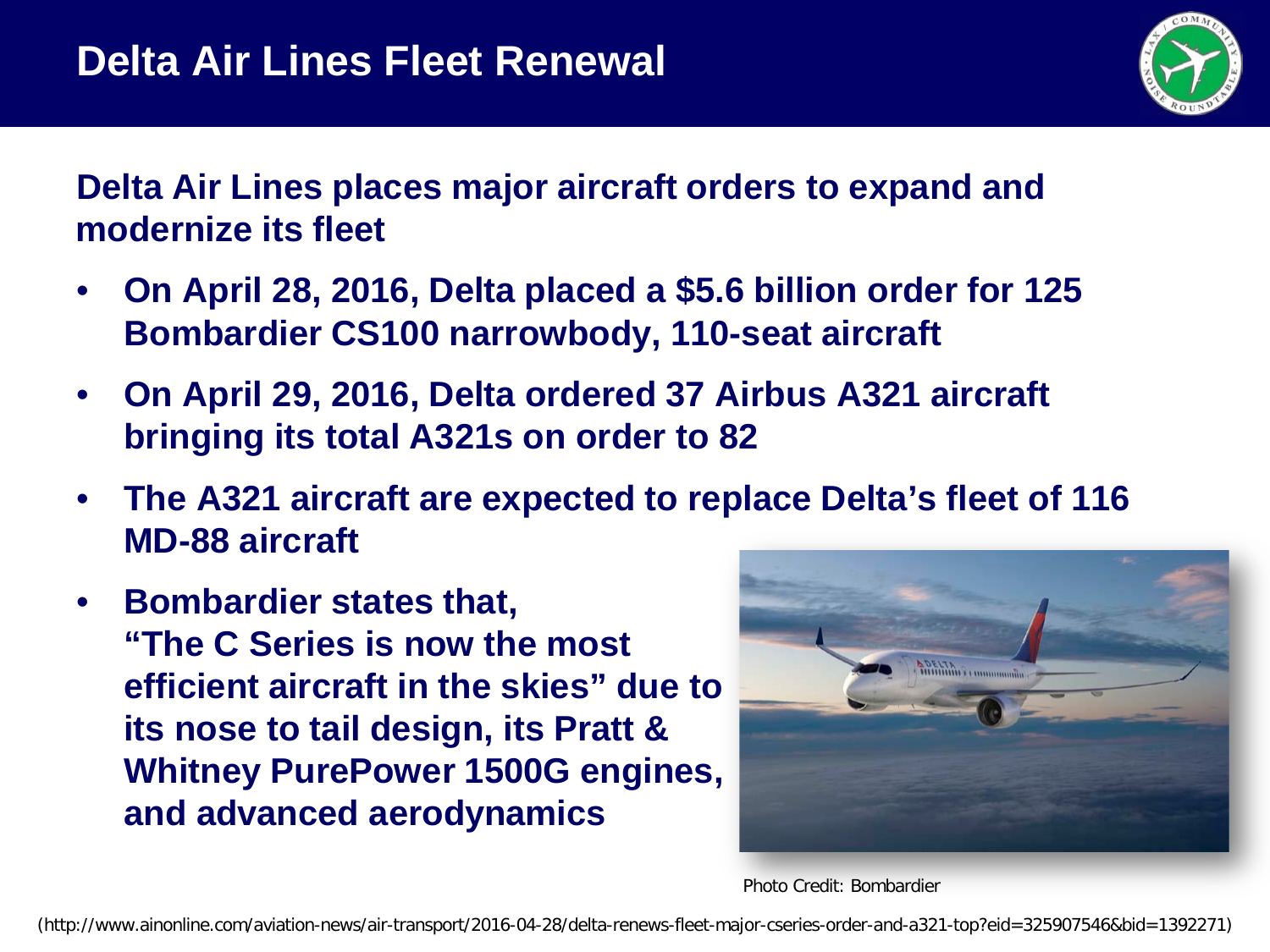### **Delta Air Lines Fleet Renewal (cont.)**



"The C Series aircraft's reduced drag, optimized wing aerodynamics and integrated 3-axis flyby-wire controls all contribute to the family's 20% fuel burn advantage."

(http://www.bombardier.com/en/aerospace/commercial-aircraft.html) Source: Bombardier